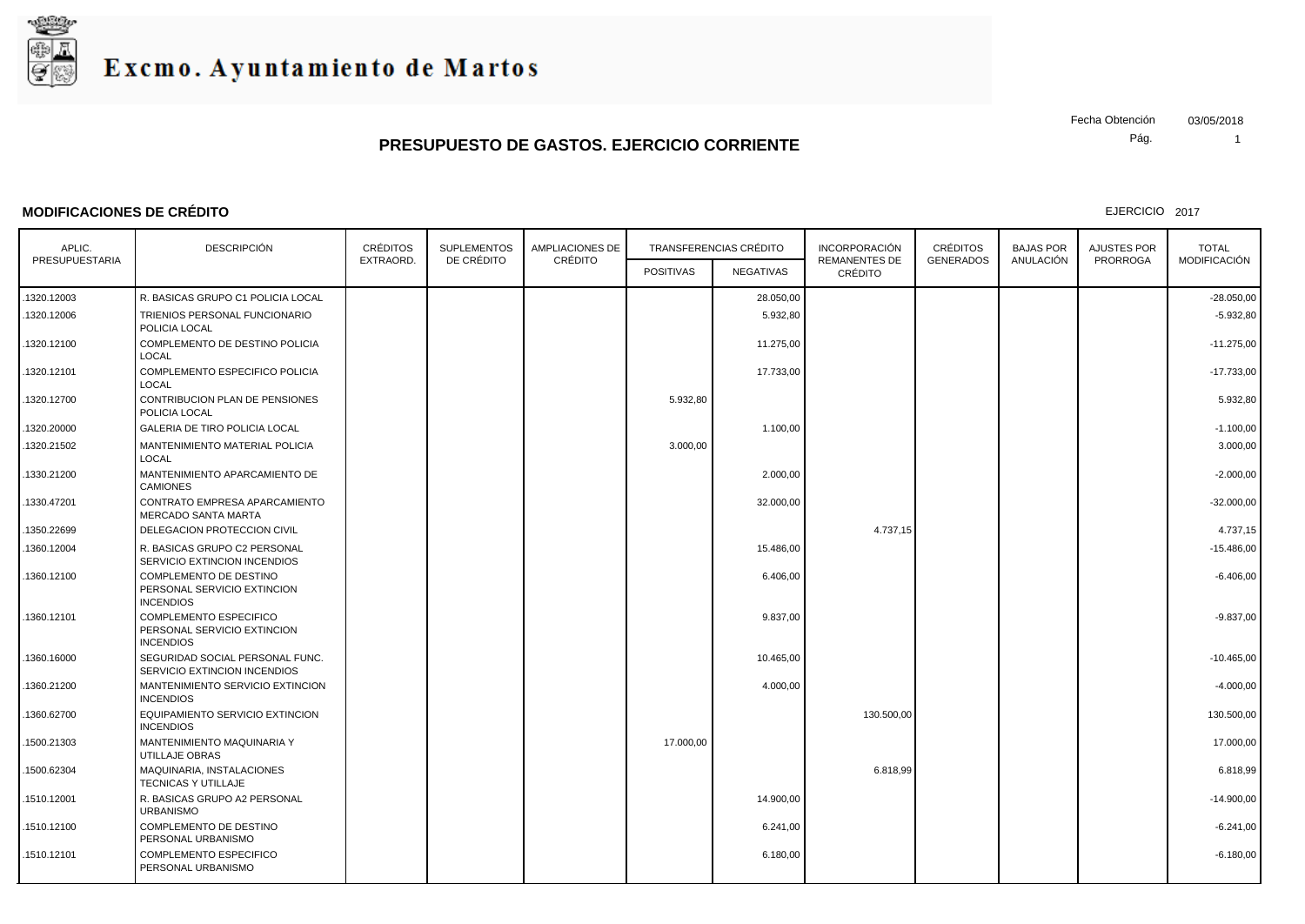

### **MODIFICACIONES DE CRÉDITO**

Pág. Fecha Obtención 03/05/2018

2

| APLIC.         | <b>DESCRIPCIÓN</b>                                                      | <b>CRÉDITOS</b><br><b>SUPLEMENTOS</b> |            | <b>AMPLIACIONES DE</b> | TRANSFERENCIAS CRÉDITO |           | <b>INCORPORACIÓN</b> | <b>CRÉDITOS</b>  |                               |                                       |                                     |
|----------------|-------------------------------------------------------------------------|---------------------------------------|------------|------------------------|------------------------|-----------|----------------------|------------------|-------------------------------|---------------------------------------|-------------------------------------|
| PRESUPUESTARIA |                                                                         | EXTRAORD.                             | DE CRÉDITO | CRÉDITO                |                        |           |                      | <b>GENERADOS</b> | <b>BAJAS POR</b><br>ANULACIÓN | <b>AJUSTES POR</b><br><b>PRORROGA</b> | <b>TOTAL</b><br><b>MODIFICACIÓN</b> |
|                |                                                                         |                                       |            |                        | <b>POSITIVAS</b>       | NEGATIVAS | <b>CRÉDITO</b>       |                  |                               |                                       |                                     |
| 1510.12700     | CONTRIB. PLAN PENSIONES<br>PERSONAL FUNCIONARIO URBANISMO               |                                       |            |                        | 741,60                 |           |                      |                  |                               |                                       | 741,60                              |
| 1510.60000     | ADQUISICION DE TERRENOS                                                 |                                       |            |                        |                        |           | 107.592,03           |                  |                               |                                       | 107.592,03                          |
| 1510.61900     | PLAN MUNICIPAL DE ACCESIBILIDAD                                         |                                       |            |                        |                        |           | 6.008,60             |                  |                               |                                       | 6.008,60                            |
| 1510.68204     | ADQ. EDIFICIOS Y OTRAS<br><b>CONSTRUCCIONES</b>                         |                                       |            |                        |                        |           | 41.093,73            |                  |                               |                                       | 41.093,73                           |
| 1522.22699     | EJECUCION SUBSIDIARIA DE OBRAS                                          |                                       |            |                        |                        |           | 6.549,77             |                  |                               |                                       | 6.549,77                            |
| 1532.21001     | <b>CONSERVACION VIAS PUBLICAS</b>                                       |                                       |            |                        | 7.500,00               |           |                      |                  |                               |                                       | 7.500,00                            |
| .1532.21002    | MANTENIMIENTO SEĐALES DE<br><b>TRAFICO</b>                              |                                       |            |                        | 1.000,00               |           |                      |                  |                               |                                       | 1.000,00                            |
| .1532.21503    | MANTENIMIENTO MOBILIARIO URBANO                                         |                                       |            |                        | 3.000,00               |           |                      |                  |                               |                                       | 3.000,00                            |
| 1532.60900     | ADQ.MOBILIARIO URBANO                                                   |                                       |            |                        |                        |           | 21.908,51            |                  |                               |                                       | 21.908,51                           |
| 1532.60901     | ADQUISICION SEÑALES DE TRAFICO                                          |                                       |            |                        |                        |           | 544,04               |                  |                               |                                       | 544,04                              |
| 1532.61909     | <b>RED VIARIA Y OTROS</b>                                               |                                       |            |                        |                        |           | 279.218,51           |                  |                               |                                       | 279.218,51                          |
| .1600.61901    | ADECUACION SANEAMIENTO                                                  |                                       |            |                        |                        |           | 36.000,00            |                  |                               |                                       | 36.000,00                           |
| 1621.21305     | <b>MANTENIMIENTO EQUIPOS</b><br>CONTENERIZACION SOTERRADOS              |                                       |            |                        |                        | 1.400,00  |                      |                  |                               |                                       | $-1.400,00$                         |
| 1640.62200     | OBRAS CEMENTERIO Y NICHOS EN<br>ANEJOS                                  |                                       |            |                        |                        |           | 2.750,97             |                  |                               |                                       | 2.750,97                            |
| .1650.21302    | CONSERVACION ALUMBRADO<br><b>PUBLICO</b>                                |                                       |            |                        | 8.000,00               |           |                      |                  |                               |                                       | 8.000,00                            |
| .1650.61910    | DOTACION ALUMBRADO CIUDAD                                               |                                       |            |                        |                        |           | 473,08               |                  |                               |                                       | 473,08                              |
| .1650.61912    | PLAN OPTIMIZACION ENERGETICA                                            |                                       |            |                        |                        |           | 152.522,81           |                  |                               |                                       | 152.522,81                          |
| .1700.22699    | DELEGACION DE MEDIO AMBIENTE                                            |                                       |            |                        | 1.000,00               |           | 14,48                | 9.387,34         |                               |                                       | 10.401,82                           |
| .1710.61903    | ADECUACION Y MEJORA PARQUES<br><b>INFANTILES Y ZONAS VERDES</b>         |                                       |            |                        |                        |           | 20.000,00            |                  |                               |                                       | 20.000,00                           |
| .2110.16000    | SEGURIDAD SOCIAL DEL PERSONAL                                           |                                       |            |                        |                        | 85.000,00 | 13.254,16            |                  |                               |                                       | $-71.745.84$                        |
| .2210.16204    | AYUDAS ACUERDO-CONVENIO<br>PERSONAL FUNCIONARIO Y LABORAL               |                                       |            |                        |                        | 6.460,00  |                      |                  |                               |                                       | $-6.460,00$                         |
| .2310.12700    | CONTRIB. PLAN PENSIONES<br>PERSONAL FUNCION. BIENESTAR<br><b>SOCIAL</b> |                                       |            |                        | 741,60                 |           |                      |                  |                               |                                       | 741,60                              |
| .2310.13000    | RETRIB. BASICAS PERSONAL LABORAL<br>FIJO BIENESTAR SOCIAL               |                                       |            |                        |                        | 28.337,20 |                      |                  |                               |                                       | $-28.337,20$                        |
| .2310.13100    | PERSONAL LABORAL INDEFINIDO<br><b>BIENESTAR SOCIAL</b>                  |                                       |            |                        |                        |           | 1.599,41             |                  |                               |                                       | 1.599,41                            |
|                |                                                                         |                                       |            |                        |                        |           |                      |                  |                               |                                       |                                     |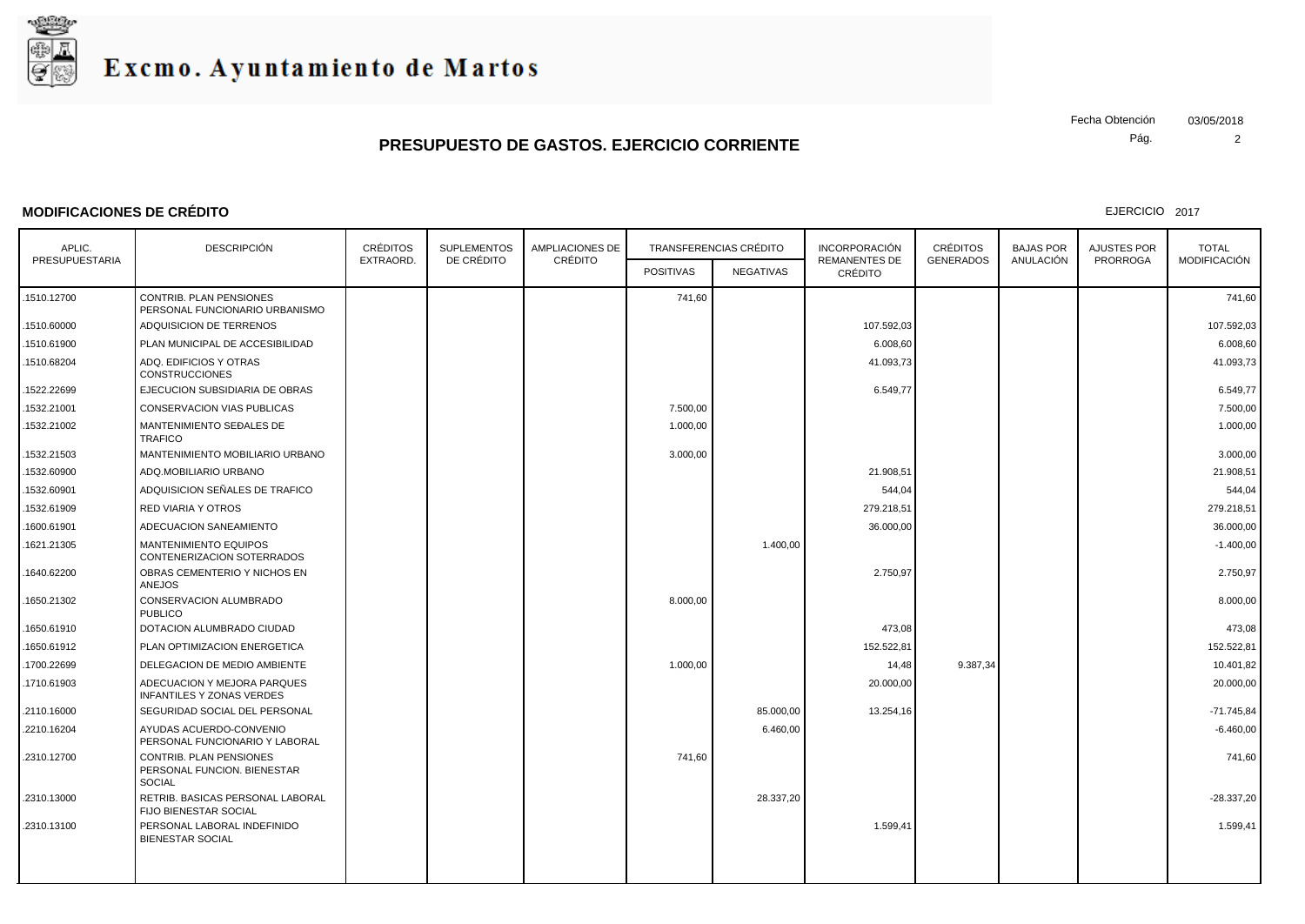

### **MODIFICACIONES DE CRÉDITO**

Pág. Fecha Obtención 03/05/2018

3

| <b>DESCRIPCIÓN</b><br>CRÉDITOS<br><b>SUPLEMENTOS</b><br><b>AMPLIACIONES DE</b><br><b>TRANSFERENCIAS CRÉDITO</b><br><b>INCORPORACIÓN</b><br><b>CRÉDITOS</b><br><b>BAJAS POR</b><br>AJUSTES POR<br>APLIC.<br>DE CRÉDITO<br>CRÉDITO<br>ANULACIÓN<br>PRESUPUESTARIA<br>EXTRAORD.<br><b>REMANENTES DE</b><br><b>GENERADOS</b><br><b>PRORROGA</b><br><b>POSITIVAS</b><br><b>NEGATIVAS</b><br>CRÉDITO<br>CONTRIB. PLAN PENSIONES<br>.2310.13700<br>2.595,60<br>PERSONAL LABORAL FIJO BIENESTAR<br>SOC.<br>PERSONAL CONTRATADO BIENESTAR<br>564,24<br>.2310.14300<br><b>SOCIAL</b><br>SEGURIDAD SOCIAL PERSONAL<br>43.000,00<br>.2310.16000<br><b>BIENESTAR SOCIAL</b><br>42.585,95<br>.2310.22699<br>DELEGACION DE BIENESTAR SOCIAL<br>.2310.22700<br>PRESTACION SERVICIO AYUDA A<br>4.000,00<br><b>DOMICILIO</b><br>PRESTACION SERVICIO RESIDENCIA<br>8.082,06<br>.2310.22706<br>ADULTOS VIRGEN DE LA VILLA<br>PRESTACION SERVICIO LEY<br>89.000,00<br>.2310.22799<br><b>DEPENDENCIA</b><br>AYUDAS ECONOMICAS FAMILIARES<br>9.600,00<br>7.641,00<br>.2312.48000<br>.2312.48001<br>PRESTACIONES COMPLEMENTARIAS:<br>10.400,00<br><b>EMERGENCIAS SOCIALES</b><br>PERSONAL CONTRATADO:<br>.2314.14000<br>722,66<br>51.250,00<br>PROGRAMA AYUDA A LA<br>CONTRATACION<br>.2314.16000<br>SEGURIDAD SOCIAL PERSONAL<br>983,40<br>18.267,00<br>PROGRAMA JUNTA AYUDA<br><b>CONTRATACION</b><br>PERSONAL LABORAL TEMPORAL<br>691,72<br>.2410.13103<br>FORMACION PROFESIONAL EMPLEO<br>PERSONAL CONTRATADO UNIDADES<br>860,19<br>.2410.14300<br>ORIENTACION PROFESIONAL |                                     |
|--------------------------------------------------------------------------------------------------------------------------------------------------------------------------------------------------------------------------------------------------------------------------------------------------------------------------------------------------------------------------------------------------------------------------------------------------------------------------------------------------------------------------------------------------------------------------------------------------------------------------------------------------------------------------------------------------------------------------------------------------------------------------------------------------------------------------------------------------------------------------------------------------------------------------------------------------------------------------------------------------------------------------------------------------------------------------------------------------------------------------------------------------------------------------------------------------------------------------------------------------------------------------------------------------------------------------------------------------------------------------------------------------------------------------------------------------------------------------------------------------------------------------------------------------------|-------------------------------------|
|                                                                                                                                                                                                                                                                                                                                                                                                                                                                                                                                                                                                                                                                                                                                                                                                                                                                                                                                                                                                                                                                                                                                                                                                                                                                                                                                                                                                                                                                                                                                                        | <b>TOTAL</b><br><b>MODIFICACIÓN</b> |
|                                                                                                                                                                                                                                                                                                                                                                                                                                                                                                                                                                                                                                                                                                                                                                                                                                                                                                                                                                                                                                                                                                                                                                                                                                                                                                                                                                                                                                                                                                                                                        |                                     |
|                                                                                                                                                                                                                                                                                                                                                                                                                                                                                                                                                                                                                                                                                                                                                                                                                                                                                                                                                                                                                                                                                                                                                                                                                                                                                                                                                                                                                                                                                                                                                        | 2.595,60                            |
|                                                                                                                                                                                                                                                                                                                                                                                                                                                                                                                                                                                                                                                                                                                                                                                                                                                                                                                                                                                                                                                                                                                                                                                                                                                                                                                                                                                                                                                                                                                                                        | 564,24                              |
|                                                                                                                                                                                                                                                                                                                                                                                                                                                                                                                                                                                                                                                                                                                                                                                                                                                                                                                                                                                                                                                                                                                                                                                                                                                                                                                                                                                                                                                                                                                                                        | $-43.000,00$                        |
|                                                                                                                                                                                                                                                                                                                                                                                                                                                                                                                                                                                                                                                                                                                                                                                                                                                                                                                                                                                                                                                                                                                                                                                                                                                                                                                                                                                                                                                                                                                                                        | 42.585,95                           |
|                                                                                                                                                                                                                                                                                                                                                                                                                                                                                                                                                                                                                                                                                                                                                                                                                                                                                                                                                                                                                                                                                                                                                                                                                                                                                                                                                                                                                                                                                                                                                        | 4.000,00                            |
|                                                                                                                                                                                                                                                                                                                                                                                                                                                                                                                                                                                                                                                                                                                                                                                                                                                                                                                                                                                                                                                                                                                                                                                                                                                                                                                                                                                                                                                                                                                                                        | 8.082,06                            |
|                                                                                                                                                                                                                                                                                                                                                                                                                                                                                                                                                                                                                                                                                                                                                                                                                                                                                                                                                                                                                                                                                                                                                                                                                                                                                                                                                                                                                                                                                                                                                        | 89.000,00                           |
|                                                                                                                                                                                                                                                                                                                                                                                                                                                                                                                                                                                                                                                                                                                                                                                                                                                                                                                                                                                                                                                                                                                                                                                                                                                                                                                                                                                                                                                                                                                                                        | 17.241,00                           |
|                                                                                                                                                                                                                                                                                                                                                                                                                                                                                                                                                                                                                                                                                                                                                                                                                                                                                                                                                                                                                                                                                                                                                                                                                                                                                                                                                                                                                                                                                                                                                        | 10.400,00                           |
|                                                                                                                                                                                                                                                                                                                                                                                                                                                                                                                                                                                                                                                                                                                                                                                                                                                                                                                                                                                                                                                                                                                                                                                                                                                                                                                                                                                                                                                                                                                                                        | 51.972,66                           |
|                                                                                                                                                                                                                                                                                                                                                                                                                                                                                                                                                                                                                                                                                                                                                                                                                                                                                                                                                                                                                                                                                                                                                                                                                                                                                                                                                                                                                                                                                                                                                        | 19.250,40                           |
|                                                                                                                                                                                                                                                                                                                                                                                                                                                                                                                                                                                                                                                                                                                                                                                                                                                                                                                                                                                                                                                                                                                                                                                                                                                                                                                                                                                                                                                                                                                                                        | 691,72                              |
|                                                                                                                                                                                                                                                                                                                                                                                                                                                                                                                                                                                                                                                                                                                                                                                                                                                                                                                                                                                                                                                                                                                                                                                                                                                                                                                                                                                                                                                                                                                                                        | 860,19                              |
| .2410.14302<br>PERSONAL CONTRATADO PROGRAMA<br>327.340,00<br><b>EMPLEO JOVEN</b>                                                                                                                                                                                                                                                                                                                                                                                                                                                                                                                                                                                                                                                                                                                                                                                                                                                                                                                                                                                                                                                                                                                                                                                                                                                                                                                                                                                                                                                                       | 327.340,00                          |
| PERSONAL CONTRATADO PROGRAMA<br>.2410.14303<br>186.615,00<br>EMPLEO 25+                                                                                                                                                                                                                                                                                                                                                                                                                                                                                                                                                                                                                                                                                                                                                                                                                                                                                                                                                                                                                                                                                                                                                                                                                                                                                                                                                                                                                                                                                | 186.615,00                          |
| SEGURIDAD SOCIAL PERSONAL<br>176.260,00<br>.2410.16002<br>PROGRAMA EMPLEO JOVEN                                                                                                                                                                                                                                                                                                                                                                                                                                                                                                                                                                                                                                                                                                                                                                                                                                                                                                                                                                                                                                                                                                                                                                                                                                                                                                                                                                                                                                                                        | 176.260,00                          |
| SEGURIDAD SOCIAL PERSONAL<br>100.485,00<br>.2410.16003<br>PROGRAMA EMPLEO 25+                                                                                                                                                                                                                                                                                                                                                                                                                                                                                                                                                                                                                                                                                                                                                                                                                                                                                                                                                                                                                                                                                                                                                                                                                                                                                                                                                                                                                                                                          | 100.485,00                          |
| .2410.22006<br>MATERIAL GRAL. FORMACION<br>41.556,59<br>PROFESIONAL PARA EL EMPLEO                                                                                                                                                                                                                                                                                                                                                                                                                                                                                                                                                                                                                                                                                                                                                                                                                                                                                                                                                                                                                                                                                                                                                                                                                                                                                                                                                                                                                                                                     | 41.556,59                           |
| PERSONAL CONTRATADO ESC.<br>645,95<br>.2411.14300<br>TALLER (MODULO A)                                                                                                                                                                                                                                                                                                                                                                                                                                                                                                                                                                                                                                                                                                                                                                                                                                                                                                                                                                                                                                                                                                                                                                                                                                                                                                                                                                                                                                                                                 | 645,95                              |
| CONSERVACION DE ESCUELAS<br>.3230.21201<br>5.000,00                                                                                                                                                                                                                                                                                                                                                                                                                                                                                                                                                                                                                                                                                                                                                                                                                                                                                                                                                                                                                                                                                                                                                                                                                                                                                                                                                                                                                                                                                                    | 5.000,00                            |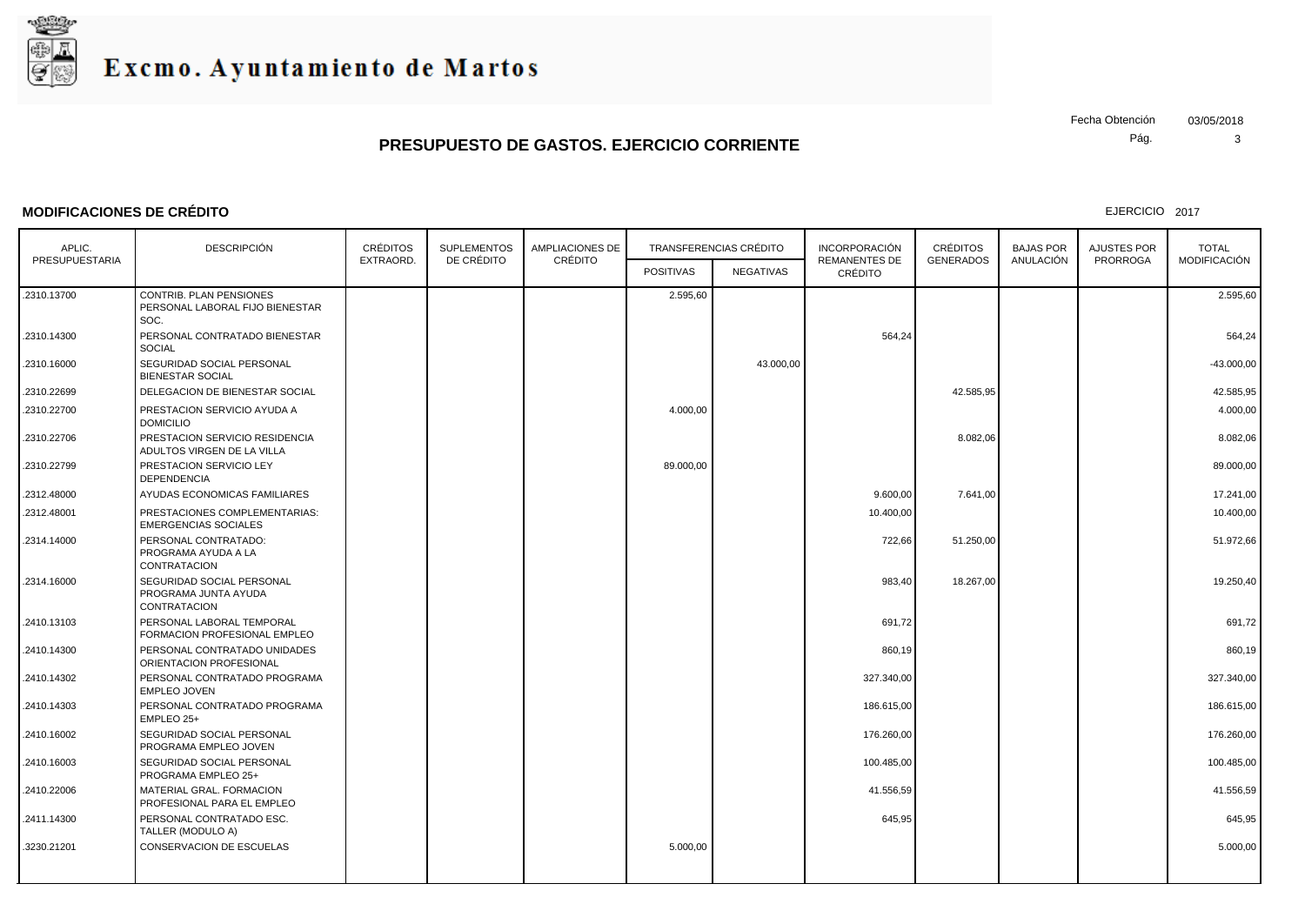

### **MODIFICACIONES DE CRÉDITO**

Pág. Fecha Obtención 03/05/2018

EJERCICIO 2017

4

| APLIC.         | <b>DESCRIPCIÓN</b>                                                     | CRÉDITOS  | <b>SUPLEMENTOS</b> | AMPLIACIONES DE<br>CRÉDITO | <b>TRANSFERENCIAS CRÉDITO</b> |           | <b>INCORPORACIÓN</b><br><b>REMANENTES DE</b> | <b>CRÉDITOS</b>  | <b>BAJAS POR</b> | AJUSTES POR     | <b>TOTAL</b> |
|----------------|------------------------------------------------------------------------|-----------|--------------------|----------------------------|-------------------------------|-----------|----------------------------------------------|------------------|------------------|-----------------|--------------|
| PRESUPUESTARIA |                                                                        | EXTRAORD. | DE CRÉDITO         |                            | <b>POSITIVAS</b>              | NEGATIVAS | <b>CRÉDITO</b>                               | <b>GENERADOS</b> | ANULACIÓN        | <b>PRORROGA</b> | MODIFICACIÓN |
| .3230.22103    | COMBUSTIBLE CALEFACCION<br><b>ESCUELAS</b>                             |           |                    |                            | 4.000,00                      |           |                                              |                  |                  |                 | 4.000,00     |
| .3300.13700    | CONTRIB. PLAN PENSIONES<br>PERSONAL LABORAL SERV.<br><b>CULTURALES</b> |           |                    |                            | 741,60                        |           |                                              |                  |                  |                 | 741,60       |
| .3300.22609    | DELEGACION DE CULTURA                                                  |           |                    |                            |                               |           | 7.568,00                                     |                  |                  |                 | 7.568,00     |
| .3340.22609    | PROGRAMACION CULTURAL TEATRO<br><b>MUNICIPAL</b>                       |           |                    | 6.723,50                   |                               |           |                                              |                  |                  |                 | 6.723,50     |
| .3340.22706    | <b>CONTRATO SERVICIOS</b><br>PROYECCIONES DE CINE                      |           |                    |                            |                               | 27.500,00 |                                              |                  |                  |                 | $-27.500,00$ |
| .3360.61902    | RECUPER. ESPACIOS URBANOS<br>CIUDADANIA: CIUDAD AMABLE                 |           |                    |                            |                               |           | 45.523,00                                    |                  |                  |                 | 45.523,00    |
| .3360.61911    | REHAB. TORRE ALMEDINA, LIENZOS<br>MURALLAS Y ENTORNO                   |           |                    |                            |                               |           |                                              | 50.000,00        |                  |                 | 50.000,00    |
| .3360.63200    | REHAB. ANTIGUA ESTACION DE<br>RENFE Y MUELLE CARGA                     |           |                    |                            |                               |           | 35.635,30                                    |                  |                  |                 | 35.635,30    |
| .3360.63201    | CONSOLIDACION Y MEJORA<br>FORTALEZA ALTA                               |           |                    |                            |                               |           | 31.027,00                                    |                  |                  |                 | 31.027,00    |
| .3370.22609    | DELEGACION DE JUVENTUD                                                 |           |                    |                            | 1.500,00                      |           |                                              |                  |                  |                 | 1.500,00     |
| .3380.22608    | PREFERIA Y FIESTAS DE SAN<br><b>BARTOLOME</b>                          |           |                    | 32.379,00                  |                               |           |                                              |                  |                  |                 | 32.379,00    |
| .3380.22609    | FIESTA DE LA ACEITUNA                                                  |           |                    |                            |                               |           |                                              | 7.500,00         |                  |                 | 7.500,00     |
| .3380.22799    | ALUMBRADO FIESTAS                                                      |           |                    |                            |                               |           | 7.562,50                                     |                  |                  |                 | 7.562,50     |
| .3410.21203    | MANTENIMIENTO PISCINA MUNICIPAL                                        |           |                    |                            | 2.000,00                      |           |                                              |                  |                  |                 | 2.000,00     |
| .3410.62203    | CONSTRUCCION PISCINA CUBIERTA<br><b>MUNICIPAL</b>                      |           |                    |                            |                               |           | 27.021,32                                    |                  |                  |                 | 27.021,32    |
| .3420.21205    | MANTENIMIENTO INSTALACIONES<br><b>DEPORTIVAS</b>                       |           |                    |                            | 3.000.00                      |           |                                              |                  |                  |                 | 3.000,00     |
| .3420.21206    | MANTENIMIENTO PISCINA CUBIERTA                                         |           |                    |                            | 12.000,00                     |           |                                              |                  |                  |                 | 12.000,00    |
| .3420.62201    | CONSTRUCCION PISTAS DE SKATE<br><b>PARK</b>                            |           |                    |                            |                               |           | 70.000,00                                    |                  |                  |                 | 70.000,00    |
| .3420.62302    | INSTALACIONES DEPORTIVAS                                               |           |                    |                            |                               |           | 474.905,09                                   |                  |                  |                 | 474.905,09   |
| .4100.22699    | DELEGACION DE AGRICULTURA Y<br><b>OLIVAR</b>                           |           |                    |                            |                               | 6.000,00  | 4.672,28                                     |                  |                  |                 | $-1.327,72$  |
| 4200.69200     | INFRAESTRUCTURAS POLIGONO<br><b>INDUSTRIAL</b>                         |           |                    |                            |                               |           | 327.849,83                                   |                  |                  |                 | 327.849,83   |
| .4220.48000    | CUOTA ANUAL PATRONO FUNDACION<br>ANDALTEC                              |           |                    |                            |                               | 1.000,00  |                                              |                  |                  |                 | $-1.000,00$  |
| 4320.22602     | PROMOCION TURISTICA LOCAL. PLAN<br><b>IDENTIDAD CORPORATIVA</b>        |           |                    |                            |                               | 3.254,00  |                                              |                  |                  |                 | $-3.254,00$  |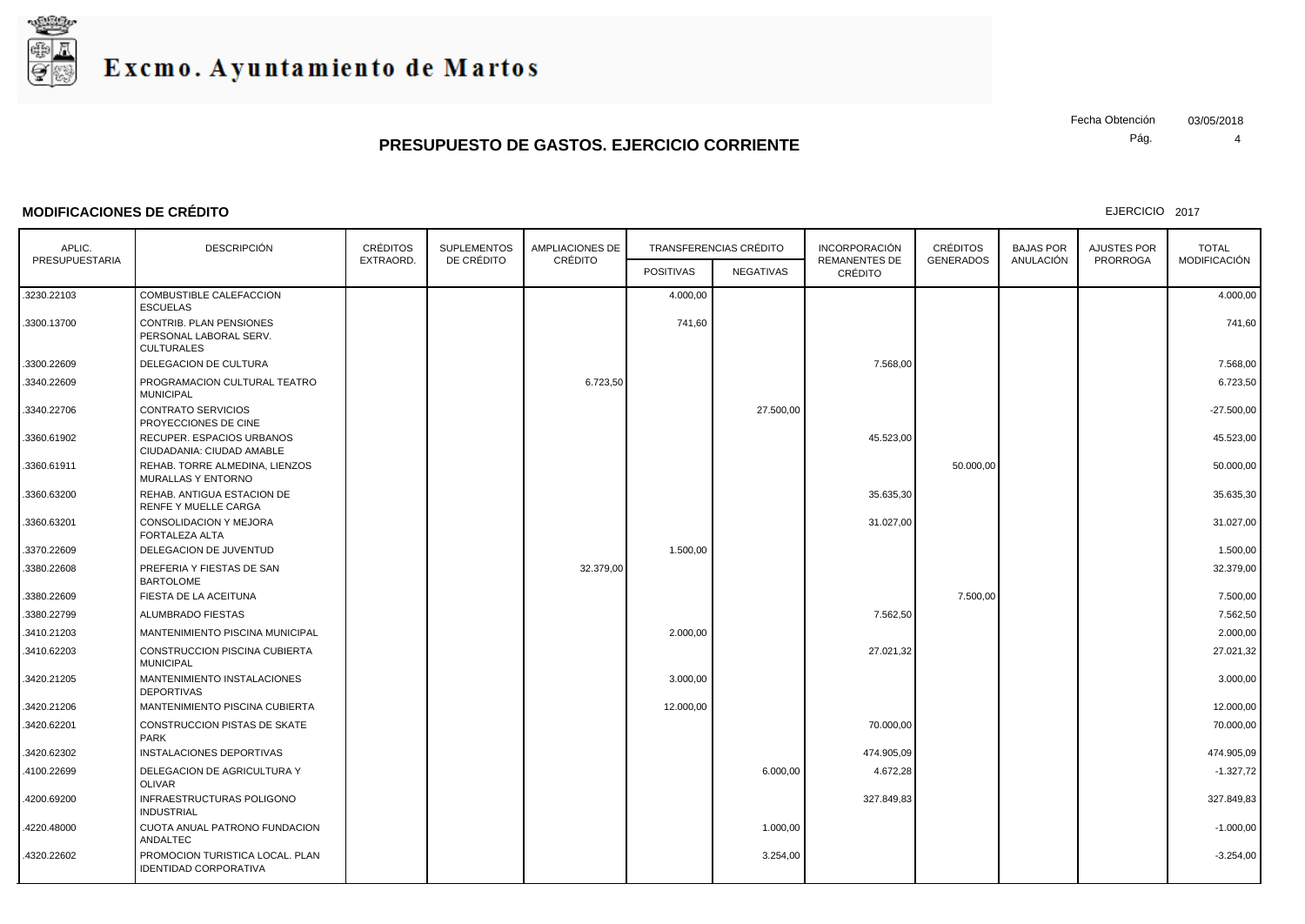

### **MODIFICACIONES DE CRÉDITO**

Pág. Fecha Obtención 03/05/2018

5

| APLIC.<br>PRESUPUESTARIA | <b>DESCRIPCIÓN</b>                                                    | <b>CRÉDITOS</b><br><b>SUPLEMENTOS</b><br><b>AMPLIACIONES DE</b><br>DE CRÉDITO<br>CRÉDITO<br>EXTRAORD. |  | TRANSFERENCIAS CRÉDITO |                  | <b>INCORPORACIÓN</b><br><b>REMANENTES DE</b> | <b>CRÉDITOS</b><br><b>GENERADOS</b> | <b>BAJAS POR</b><br>ANULACIÓN | <b>AJUSTES POR</b><br><b>PRORROGA</b> | <b>TOTAL</b><br>MODIFICACIÓN |              |
|--------------------------|-----------------------------------------------------------------------|-------------------------------------------------------------------------------------------------------|--|------------------------|------------------|----------------------------------------------|-------------------------------------|-------------------------------|---------------------------------------|------------------------------|--------------|
|                          |                                                                       |                                                                                                       |  |                        | <b>POSITIVAS</b> | NEGATIVAS                                    | CRÉDITO                             |                               |                                       |                              |              |
| 4320.62702               | PLAN DINAMIZACION Y PROMOCION<br><b>TURISTICA</b>                     |                                                                                                       |  |                        |                  |                                              | 10.000,00                           |                               |                                       |                              | 10.000,00    |
| .4330.22699              | DELEGACION DE DESARROLLO<br><b>ECONOMICO</b>                          |                                                                                                       |  |                        | 1.500,00         |                                              |                                     |                               |                                       |                              | 1.500,00     |
| .4330.48900              | SUBVENCION ASEM. CONVENIO<br><b>ACTIVIDADES ASOCIACION</b>            |                                                                                                       |  |                        | 754,00           |                                              |                                     |                               |                                       |                              | 754,00       |
| .4590.21003              | CONSERVACION CAMINOS RURALES                                          |                                                                                                       |  |                        | 8.000,00         |                                              |                                     |                               |                                       |                              | 8.000,00     |
| .4590.61000              | ARREGLO CAMINOS RURALES                                               |                                                                                                       |  |                        |                  |                                              | 900.294,47                          |                               |                                       |                              | 900.294,47   |
| .4590.61904              | PLAN PROVINCIAL COOPERACION                                           |                                                                                                       |  |                        |                  |                                              | 316.294,92                          |                               |                                       |                              | 316.294,92   |
| .4590.61905              | OBRAS P.F.E.A.                                                        |                                                                                                       |  |                        |                  |                                              | 455.665,98                          | 19,31                         |                                       |                              | 455.685,29   |
| .4590.61908              | MEJORA INFRAESTRUCTURA ANEJOS                                         |                                                                                                       |  |                        |                  |                                              | 10.000,00                           |                               |                                       |                              | 10.000,00    |
| .4910.62600              | ADQUISICION MATERIAL EMISORA<br><b>MUNICIPAL</b>                      |                                                                                                       |  |                        |                  |                                              | 197,04                              |                               |                                       |                              | 197,04       |
| .4910.62700              | 1ª FASE DOTACION WI-FI                                                |                                                                                                       |  |                        |                  |                                              | 1.663,01                            |                               |                                       |                              | 1.663,01     |
| .4910.62701              | ADECUACION INSTALACIONES<br>DIFUSION SEÑAL EMISORA MUNPAL             |                                                                                                       |  |                        |                  |                                              | 20.000,00                           |                               |                                       |                              | 20.000,00    |
| .9120.22601              | ATENCIONES PROTOCOLARIAS Y<br><b>REPRESENTATIVAS</b>                  |                                                                                                       |  |                        | 2.000,00         |                                              |                                     |                               |                                       |                              | 2.000,00     |
| .9120.23300              | <b>INDEMNIZACIONES ASISTENCIA</b><br>ORGANOS COLEGIADOS               |                                                                                                       |  |                        |                  | 3.000,00                                     |                                     |                               |                                       |                              | $-3.000,00$  |
| .9200.12700              | <b>CONTRIB. PLAN PENSIONES</b><br>PERSONAL FUNCIONARIO SERV.<br>GRAL. |                                                                                                       |  |                        | 5.191,20         |                                              |                                     |                               |                                       |                              | 5.191,20     |
| .9200.13000              | RETRIBUCIONES BASICAS PERSONAL<br>LABORAL FIJO SERV. GENERALES        |                                                                                                       |  |                        |                  | 5.527,70                                     | 1.009,98                            |                               |                                       |                              | $-4.517,72$  |
| .9200.13100              | PERSONAL LABORAL INDEFINIDO<br><b>SERVICIOS GENERALES</b>             |                                                                                                       |  |                        |                  |                                              | 521,06                              |                               |                                       |                              | 521,06       |
| .9200.13700              | <b>CONTRIB. PLAN PENSIONES</b><br>PERSONAL LABORAL SERV. GRAL.        |                                                                                                       |  |                        | 10.351,50        |                                              |                                     |                               |                                       |                              | 10.351,50    |
| .9200.14300              | PERSONAL CONTRATADO SERVICIOS<br><b>GENERALES</b>                     |                                                                                                       |  |                        | 249.981,00       |                                              | 22.305,94                           | 25.920,99                     |                                       |                              | 298.207,93   |
| .9200.14302              | PERSONAL CONTRATADO<br>ESTRATEGIAS DESARROLLO URBANO                  |                                                                                                       |  |                        |                  | 26.151,20                                    |                                     |                               |                                       |                              | $-26.151,20$ |
| .9200.15000              | PRODUCTIVIDAD PERSONAL                                                |                                                                                                       |  |                        | 34.500,00        |                                              |                                     |                               |                                       |                              | 34.500,00    |
| .9200.15100              | <b>GRATIFICACIONES PERSONAL</b>                                       |                                                                                                       |  |                        | 22.000,00        |                                              |                                     |                               |                                       |                              | 22.000,00    |
| .9200.16000              | SEGURIDAD SOCIAL PERSONAL<br>ESTRATEGIAS DESARROLLO URBANO            |                                                                                                       |  |                        |                  | 5.700,00                                     |                                     |                               |                                       |                              | $-5.700,00$  |
| .9200.20800              | ARRENDAMIENTO EQUIPOS<br><b>REPROGRAFIA</b>                           |                                                                                                       |  |                        | 6.000,00         |                                              |                                     |                               |                                       |                              | 6.000,00     |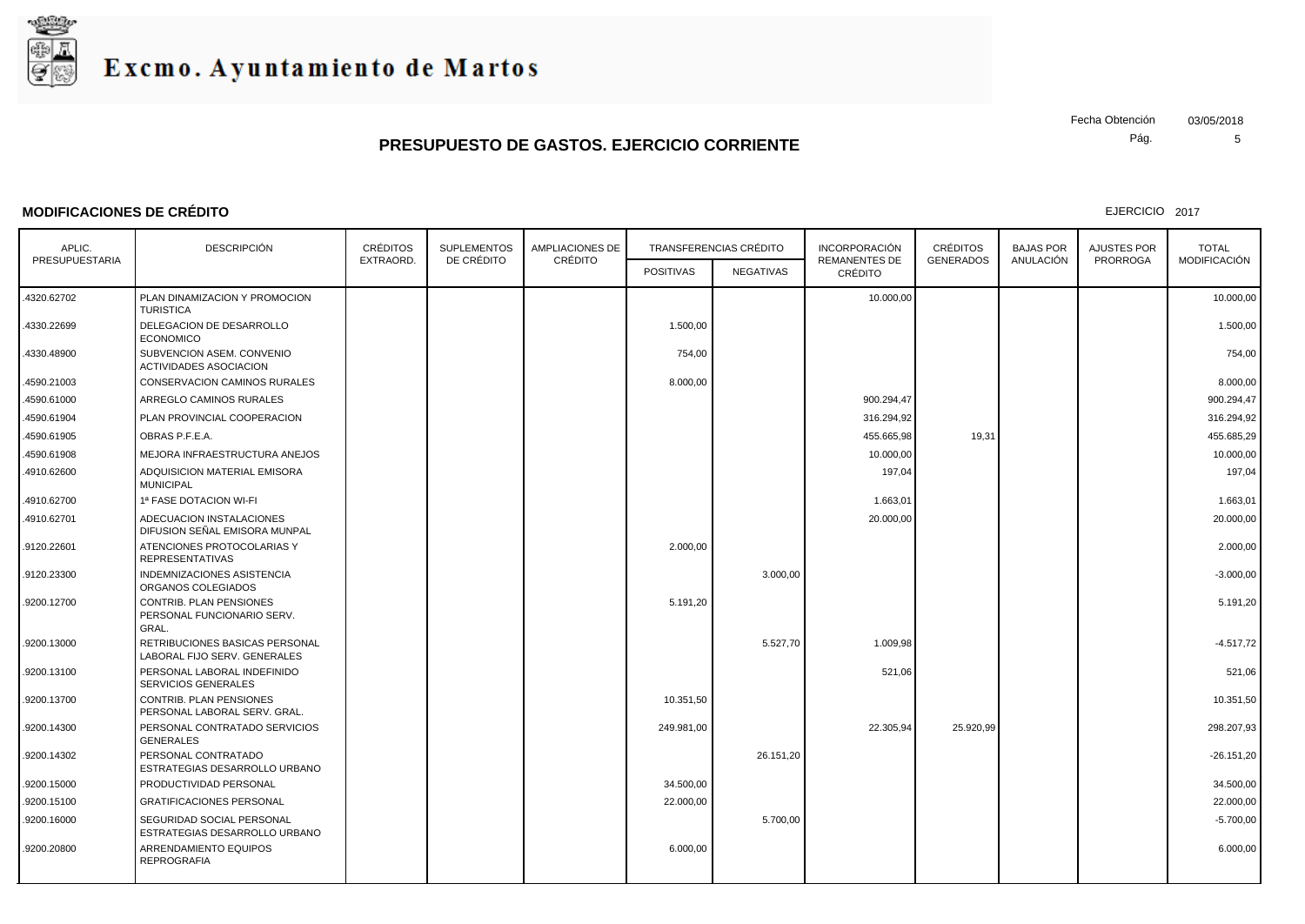

### **MODIFICACIONES DE CRÉDITO**

Pág. Fecha Obtención 03/05/2018

6

| APLIC.         | <b>DESCRIPCIÓN</b>                                                 | <b>CRÉDITOS</b><br><b>SUPLEMENTOS</b> |            | <b>AMPLIACIONES DE</b> | <b>TRANSFERENCIAS CRÉDITO</b> |           | <b>INCORPORACIÓN</b>                   | <b>CRÉDITOS</b>  | <b>BAJAS POR</b> | <b>AJUSTES POR</b> | <b>TOTAL</b>        |
|----------------|--------------------------------------------------------------------|---------------------------------------|------------|------------------------|-------------------------------|-----------|----------------------------------------|------------------|------------------|--------------------|---------------------|
| PRESUPUESTARIA |                                                                    | EXTRAORD.                             | DE CRÉDITO | CRÉDITO                | <b>POSITIVAS</b>              | NEGATIVAS | <b>REMANENTES DE</b><br><b>CRÉDITO</b> | <b>GENERADOS</b> | ANULACIÓN        | <b>PRORROGA</b>    | <b>MODIFICACIÓN</b> |
| .9200.21400    | MANTENIMIENTO VEHICULOS                                            |                                       |            |                        | 10.000,00                     |           |                                        |                  |                  |                    | 10.000,00           |
| .9200.21600    | MANTENIMIENTO EQUIPAMIENTO<br>PROCESOS INFORMACION                 |                                       |            |                        | 2.750,00                      |           |                                        |                  |                  |                    | 2.750,00            |
| .9200.22001    | PRENSA, REVISTAS, LIBROS Y OTRAS<br><b>PUBLICACIONES</b>           |                                       |            |                        | 4.000,00                      |           |                                        |                  |                  |                    | 4.000,00            |
| .9200.22199    | <b>GASTOS CORRIENTES DIVERSOS</b><br>ESTRATEGIAS DESARROLLO URBANO |                                       |            |                        |                               | 37,448.00 | 1.386,54                               | 554.165,00       |                  |                    | 518.103,54          |
| 9200.22201     | <b>COMUNICACIONES POSTALES</b>                                     |                                       |            |                        | 9.000.00                      |           |                                        |                  |                  |                    | 9.000.00            |
| 9200.22502     | TRIBUTOS DE ENTIDADES LOCALES                                      |                                       |            |                        | 3.000,00                      |           |                                        |                  |                  |                    | 3.000,00            |
| .9200.22604    | <b>GASTOS SERVICIOS</b><br>JURIDICOS,NOTAR. Y REGIST.              |                                       |            |                        | 20.000,00                     |           |                                        |                  |                  |                    | 20.000,00           |
| .9200.22706    | <b>CONTRATOS PRESTACION SERVICIOS</b>                              |                                       |            |                        |                               |           | 338.80                                 | 12.000,00        |                  |                    | 12.338.80           |
| .9200.23020    | DIETAS DEL PERSONAL                                                |                                       |            |                        | 1.500,00                      |           |                                        |                  |                  |                    | 1.500,00            |
| .9200.23120    | <b>LOCOMOCION DEL PERSONAL</b>                                     |                                       |            |                        | 1.500,00                      |           |                                        |                  |                  |                    | 1.500,00            |
| .9200.62303    | CENTROS TRANSFORMACION E<br>INSTALACIONES ELECTRICAS               |                                       |            |                        |                               |           | 20.793,84                              |                  |                  |                    | 20.793,84           |
| .9200.62400    | <b>ADQUISICION VEHICULOS</b>                                       |                                       |            |                        |                               |           | 44.256,38                              | 6.000,00         |                  |                    | 50.256,38           |
| 9200.62500     | MOBILIARIO Y ENSERES                                               |                                       |            |                        |                               |           | 518,40                                 |                  |                  |                    | 518,40              |
| .9200.62600    | <b>EQUIPO INFORMATICO</b>                                          |                                       |            |                        |                               |           | 23.482,97                              | 12.096,38        |                  |                    | 35.579,35           |
| .9200.62700    | <b>INVERSIONES ESTRATEGIAS</b><br>DESARROLLO URBANO SOSTENIBLE     |                                       |            |                        |                               |           | 173.505,62                             | 46.200,00        |                  |                    | 219.705,62          |
| .9200.63200    | REHABILITACION EDIFICIOS<br><b>MUNICIPALES</b>                     |                                       |            |                        |                               |           | 40.460,22                              | 202.500,00       |                  |                    | 242.960,22          |
| .9200.63204    | REHABILITACION EDIFICIO<br>AYUNTAMIENTO                            |                                       |            |                        |                               |           | 38.427,90                              |                  |                  |                    | 38.427,90           |
| .9200.64100    | PROGRAMAS INFORMATICOS                                             |                                       |            |                        |                               |           | 66.176,85                              | 21.286,60        |                  |                    | 87.463,45           |
| .9201.13000    | RETRIBUCIONES BASICAS PERSONAL<br>LABORAL FIJO SERV. LIMPIEZA      |                                       |            |                        |                               | 1.483,20  |                                        |                  |                  |                    | $-1.483,20$         |
| .9201.13700    | <b>CONTRIB. PLAN PENSIONES</b><br>PERSONAL LABORAL SER. LIMPIEZA   |                                       |            |                        | 1.483,20                      |           |                                        |                  |                  |                    | 1.483,20            |
| .9240.22699    | DELEGACION DE PARTICIPACION<br><b>CIUDADANA</b>                    |                                       |            |                        | 2.500,00                      |           |                                        |                  |                  |                    | 2.500,00            |
| .9240.48000    | SUBVENCIONES PARTICIPACION<br><b>CIUDADANA</b>                     |                                       |            |                        |                               | 4.500,00  |                                        |                  |                  |                    | $-4.500,00$         |
| .9310.12000    | R. BASICAS GRUPO A1 SERVICIOS<br><b>FINANCIEROS</b>                |                                       |            |                        |                               | 16.640,00 |                                        |                  |                  |                    | $-16.640,00$        |
| .9310.12001    | R. BASICAS GRUPO A2 SERVICIOS<br><b>FINANCIEROS</b>                |                                       |            |                        |                               | 31.653,20 |                                        |                  |                  |                    | $-31.653,20$        |
|                |                                                                    |                                       |            |                        |                               |           |                                        |                  |                  |                    |                     |